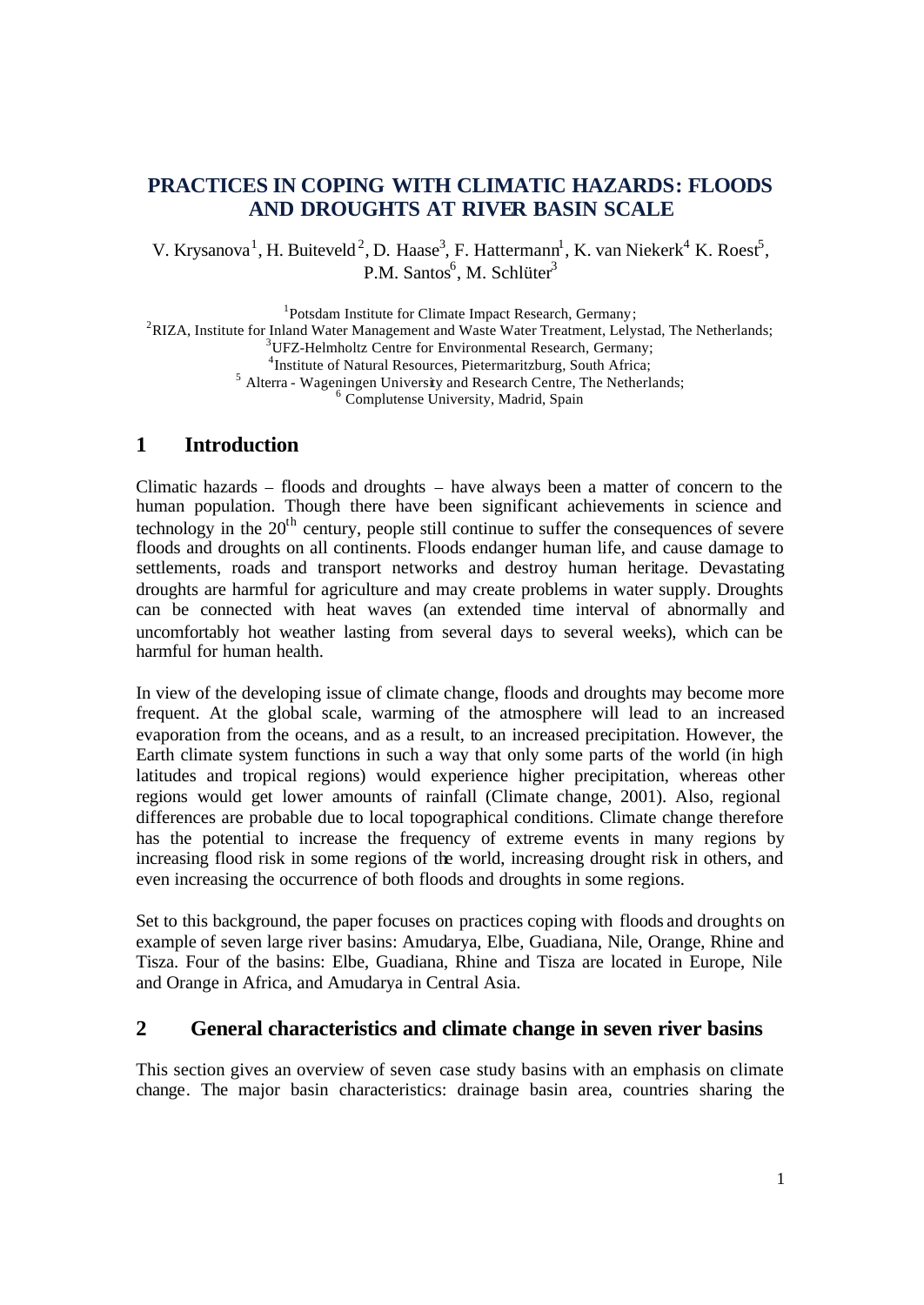drainage basin areas, average annual precipitation, and occurrence of floods and droughts, are presented in Table 1.

| River basin<br>(Continent) | Countries sharing<br>drainage basin area                                                  | Drainage<br>area, km <sup>2</sup> | Average<br>annual<br>precipitation                                  | Flood risk?<br>Recent flood<br>events     | Drought risk?<br>Recent<br>drought<br>events |
|----------------------------|-------------------------------------------------------------------------------------------|-----------------------------------|---------------------------------------------------------------------|-------------------------------------------|----------------------------------------------|
| Amudarya<br>(Asia)         | Uzbekistan, Tajikistan,<br>Turkmenistan, Afganistan,<br>Kyrgyz Republic                   | 309,000                           | $200$ mm $a^{-1}$ on<br>average (from<br>50 to 800 mm<br>$a^{-1}$ ) | Yes<br>2005                               | Yes<br>2000/2001                             |
| Elbe<br>(Europe)           | Germany, Czech Republic,<br>Austria and Poland                                            | 148,268                           | From 450 to<br>$1600$ mm $a^{-1}$                                   | Yes<br>2002                               | Yes<br>2003                                  |
| Guadiana<br>(Europe)       | Spain, Portugal                                                                           | 66,800                            | From 400 to 600<br>$mm a^{-1}$                                      | Not very high<br>1997, 2004               | Yes<br>1991-1995                             |
| Nile (Africa)              | Burundi, Egypt, Eritrea,<br>Ethiopia, Kenya, Rwanda,<br>Sudan, Tanzania, Uganda,<br>Congo | 3,112,369                         | From 3 to 2000<br>$mma^{-1}$                                        | Yes<br>2002                               | Yes<br>annual                                |
| Orange<br>(Africa)         | Lesotho, South Africa,<br>Namibia. Botswana                                               | 896,368                           | From 25 to 2000<br>$mm a^{-1}$                                      | Yes<br>2000                               | Yes<br>1991-93<br>Lesotho:<br>1994-1997      |
| Rhine<br>(Europe)          | Austria, Germany, France,<br>Luxembourg, Netherlands                                      | 185,000                           | From 700 to<br>1200 mm $a^{-1}$                                     | Yes<br>1993, 1995,<br>1999<br>(Oberrhein) | Yes<br>2003, 2005,<br>2006                   |
| Tisza<br>(Europe)          | Ukraine, Slovakia,<br>Hungary, Romania,<br>Serbia, Montenegro                             | 157,218                           | From 500 to<br>1700 mm $a^{-1}$                                     | Yes<br>2001, 2005                         | Yes<br>1998, 2001                            |

**Table 1** General characteristics of seven river basins

The observed trends and projected climate scenarios for the case study basins are outlined in Table 2 and shortly described below.

**Amudarya.** Instrumental observations indicate that there is an ongoing tendency to warmer climate over all territory of Central Asia. Climate models project a temperature increase of 1.8-2.9°C in the upstream areas by 2050 (Tajikistan, 2002) and 1-2°C in the lowlands by 2030 (Agaltseva 2005). Current precipitation patterns in the upstream areas are changing, however tendencies are less clear due to the complex mountainous terrain.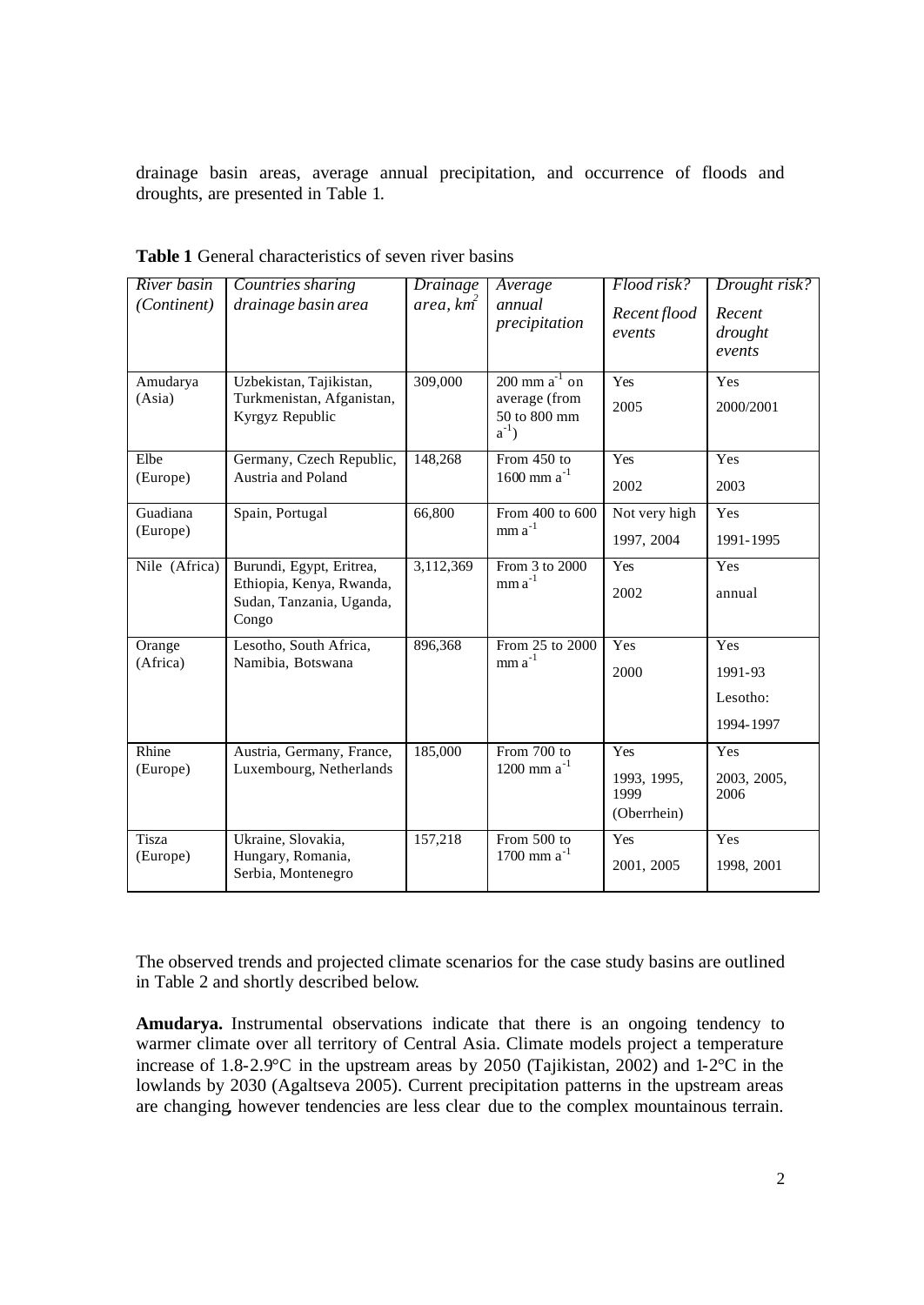Observations have revealed a tendency of precipitation decrease in the foothills and increase at altitudes above 1500 m (Tajikistan, 2002). Besides, a change in the type of precipitation at different altitudes is expected. Mountain glaciers are very sensitive to climate warming. Currently, large-scale glacier degradation is taking place in the Amudarya basin: small glaciers are disappearing, and large glaciers are decreasing. The glacier area in the Amudarya basin has been reduced from 7144 km<sup>2</sup> in 1957 to 6205 km<sup>2</sup> in 1980 (Agaltseva, 2005).

The runoff of the major Central Asian rivers, including Amudarya, is generated by snow and glacier melt in the high altitudes of the Hindukush, Pamir and Tienshan mountains. Climate change will alter the relative runoff contributions from snow, glacier melt and rain (currently: 78% from snow and 14-16% from glacier melt) (Ososkova et al. 2000) towards larger contributions from glacier and rain and less from snowmelt. This will affect the flow patterns of the river such as the timing of peak flows.

**Elbe** . In the Elbe region an increase of average surface temperature of 1.1°K has been observed during the last 50 years. Seasonal estimation shows higher temperature increase in winter than in summer. Though a growing trend in precipitation has been observed in western and southern parts of Germany, a downward trend (or, locally, no significant trend) has been observed in the German part of the Elbe basin with more significant though opposite changes in summer and winter. According to the detailed investigation for the climate station Potsdam (located almost centrally in the Elbe basin) using time series from 1891 to 1991, summer rainfall shows a decreasing trend (-46 mm), whereas winter precipitation is increasing  $(+50 \text{ mm})$  (Table 2).

The climate scenario was produced by the statistical downscaling model STAR from the ECHAM4-OPYC3 signal, which was driven by the IPCC emission scenario A1 (F.-W. Gerstengarbe and P. Werner, see in Hattermann et al., 2006). The climate change scenario is characterized by an increase in temperature by 1.5°C until 2050, and a moderate decrease in mean annual precipitation in the basin corresponding to the observed regional climate trend with notable subregional differences.

**Guadiana.** The report of the European Environmental Agency (EEA 2004) suggests that Spain and Portugal are likely to be the EU member states most affected by climate change. This report states that while average temperatures in Europe have increased almost 1ºC more than in the rest of the world, global warning in these two countries has been higher. Cold winters are expected to disappear by 2080, while summer temperatures may increase by 10% in the area. Rising temperatures are expected to be felt particularly in continental areas during the summer months, and extremely high daily temperatures may become more frequent (MMA 2005).

Rainfall over the last two decades has been approximately 7% below the average of the last fifty years (Martinez-Santos et al 2004). Whether this can be considered a result of climate change or a consequence of the natural climate fluctuations is yet to be confirmed. Rainfall predictions are less reliable, with notable differences in the results of different General Circulation Models. Most of these, however, seem to point at a notable decrease in total annual precipitation for Spain and Portugal. Some authors quantify the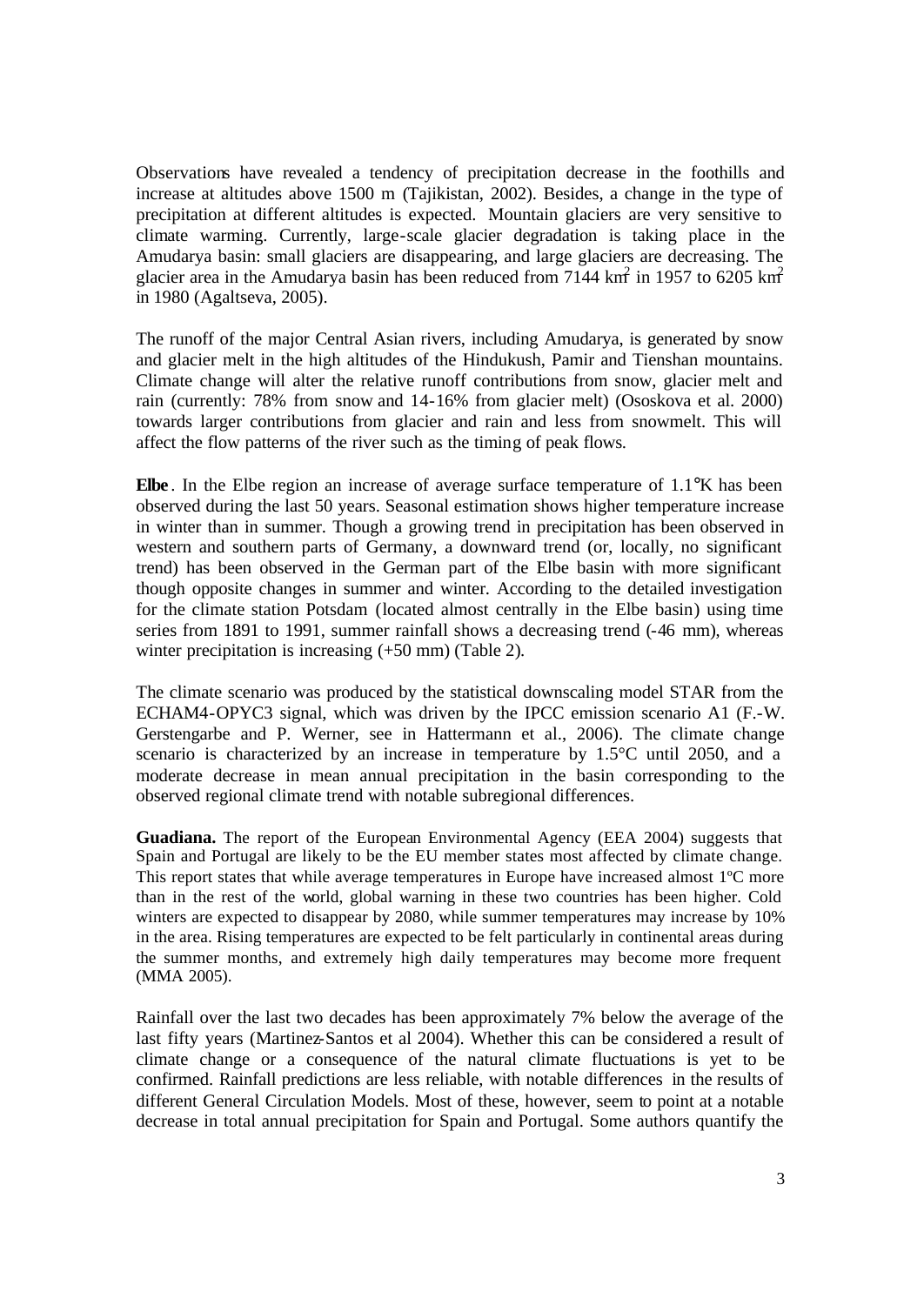average loss of water resources associated with increased temperatures and decreasing rainfall as 5-14% by 2030 and 22% by 2060 (Iglesias et al 2005).

**Nile.** There is evidence of ongoing climatic change in the Nile basin. Analysis has shown that there have been large-scale variations in rainfall in the last five hundred years, and the climate of the region cannot be considered as stable over this time scale (Farmer and Wigley, 1985). Estimates of the possible changes in temperature, rainfall, evaporation and runoff for the decade of the 2020s as simulated by GCMs were compared to the reference period 1961-90 (Meigh et al., 1998). The results showed fairly uniform increases in temperature of between 0.7 and 1.0°C across the whole basin. Changes in rainfall were much more variable, generally increasing by between 0 and 19%, but with decreases in some areas. The expected changes in runoff are minor in most of the equatorial lakes basin, but quite substantial increases of 30% or even more were projected for some parts of the Ethiopian highlands and southern Sudan. Conway and Hulme (1996) reported that annual rainfall change would vary from  $-1.9\%$  to  $+7.4\%$  for the Blue Nile basin and from  $-1.0\%$  to  $+5.0\%$  for the equatorial lakes basin, whereas annual runoff would vary from  $-8.5\%$  to  $+15.3\%$  for the Blue Nile and  $-9.2\%$  to  $+11.8\%$  for the equatorial lakes.

**Orange.** There is some evidence of existing gradual changes in climate throughout Africa with the imminent loss of the permanent snow from the top of Africa's highest peak, Kilimanjaro, being the most notorious. However, there are still many uncertainties with regard to the magnitude and direction of climate change.

Schulze et al. (2005) published an extensive review on climate change in South Africa, projecting that temperatures would rise considerably over the entire country especially in the interior (most of the upper Orange basin) where there could be up to a ten fold increase in the number of days with temperature  $>30^{\circ}$ C by 2100. Using a Regional Climate Model C-CAM they predict that mean annual precipitation will decrease by approximately 15-25% in the western portion of the basin while the upper regions of the basin, including Lesotho, may experience an increase by up to 10% by 2100. Deviations from this trend are also set to increase, thus raising the risk of both droughts and floods. The range of rainfall events will also change seasonally, with an increase in the summer rainfall but a decrease in the dry season winter rainfall, thus again exacerbating the threats of climate change. There will also be an increase in the number of rainless days, while days of heavy precipitation will increase, again exacerbating flood events. Projections suggest that the west coast area will suffer up to 30% reduction of precipitation, which will be extreme for an area that is already a desert! However, projected precipitation trends are controversial, and depend on model used (see Tab. 2).

**Rhine**. General Circulation Models project an increase in temperature of 2-4 degrees, and an increase in winter precipitation of about 20% by the end of  $21<sup>st</sup>$  century for the Rhine basin (see also Tab. 2). The climate scenarios for the Rhine basin can be summarized as *'more of everything'* (Water, Climate, 2003). Rainfall will increase throughout the year and will more often be concentrated in intense cloudbursts, and, hence, flood frequency will increase. However, higher summer temperatures will increase evaporation, so that,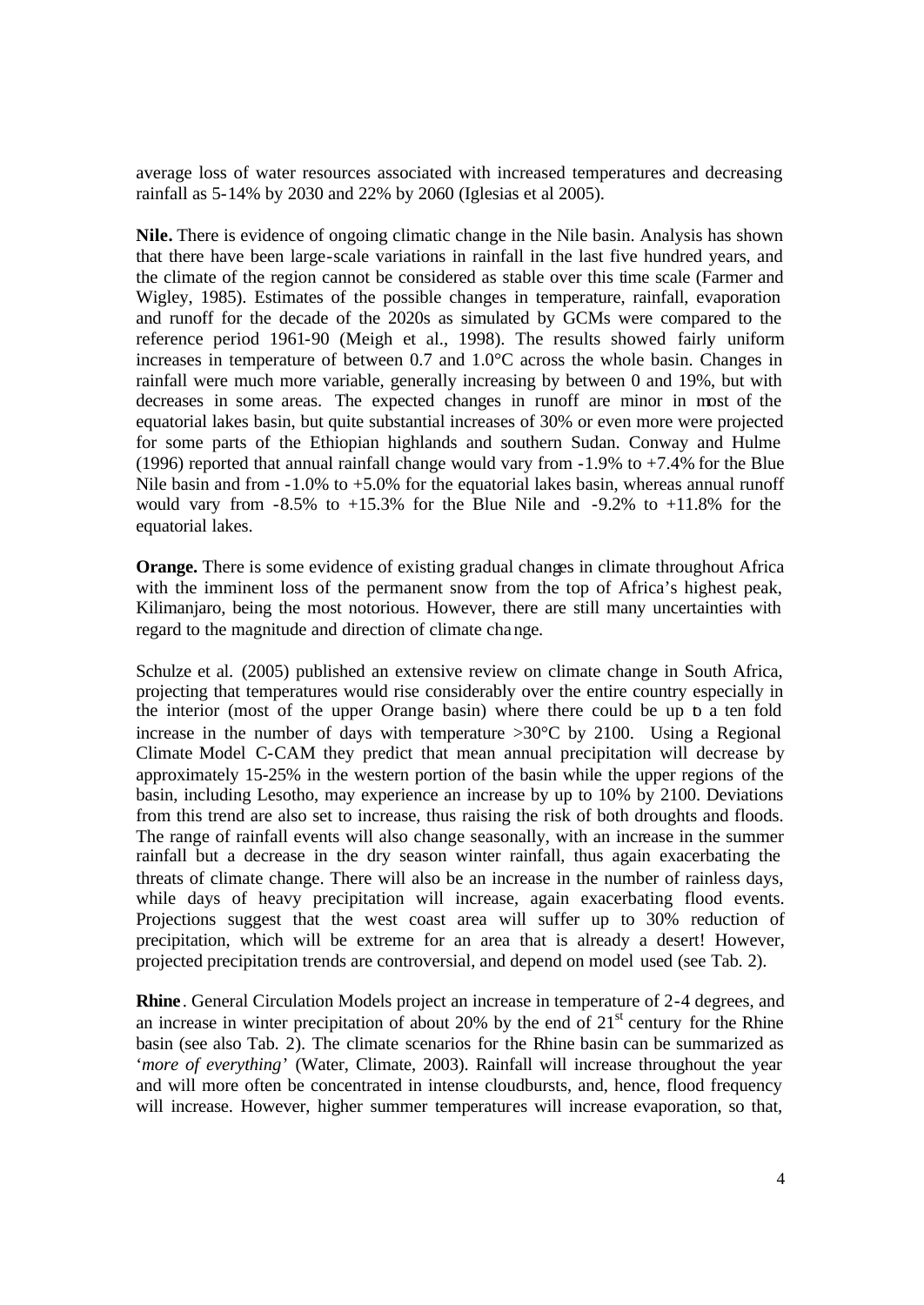paradoxically, less fresh water will be available with consequent higher risk of droughts and heat waves. The sea level will continue to rise.

Although the exact consequences of climate change cannot be pinpointed for the basin, it is generally accepted that extreme conditions will become more frequent. It is expected that water discharge in the Rhine and Meuse will increase in winter, while the summer discharge will decrease (Gupta and Van Asselt, 2004). A rising sea level will hamper the discharge into the sea. Inundations and salt-water intrusion will become more common. However, there will be water shortage in summer season. Rising temperatures and lower precipitation in summer will affect the availability of cooling water for industry and the power plants.

**Tisza.** For the Tisza basin a temperature increase by approximately 1<sup>°</sup> C was detected during the last 50 years (IPCC, 2001). In addition to that, an upward trend in precipitation for the Zacarpathian part of the basin except the period between March-May was found. For major parts of the lowland basin, a downward trend in the overall precipitation has been detected, with main emphasis on the Hungarian part (Jolonkai et al., 2005). In terms of the future temperature development, an increase by  $0.7-2.5^{\circ}$  C by 2050 is expected according to the REMO-simulation (MPI Hamburg, 2006). Precipitation is assumed to increase in the Carpathians up to 30%, whereas a decrease of  $\sim$ 10-30% is expected in the spring period in Hungary and Ukraine by 2050 (REMO-simulation by MPI Hamburg, 2006).

## **3 Coping strategies in seven basins**

**Amudarya.** Climate change will have a significant effect on water resources of the Amudarya river basin, however there is high uncertainty in the magnitude of changes. Changes in the hydrological regime will affect current rules for operational regimes of reservoirs and water availability for different water users. In low water years the region is currently operating in a water deficit regime, and thus is very vulnerable to future decrease in water availability. Mudslides and the breaking of natural dams on mountain lakes in the upstream areas pose serious threats for flooding and water availability in the entire basin.

Over many centuries water management strategies and policies have been developed to allocate the river's water resources for various uses, including irrigation. In the Amudarya river basin concepts and mechanisms to deal with droughts and floods are available and implemented. In the past decade s there has been strong emphasis on technical measures. Current coping strategies for drought protection include:

- technical measures such as two single year storage reservoirs, development of small scale reservoirs in the wetlands of the river delta, use of former bays of the Aral Sea for water storage,
- water allocation planning measures such as reduction of allocation quotas to all regions by fixed percentages when a low water year is forecasted,
- development measures such as introduction of water saving technologies in irrigation to decrease water demand in agriculture and increase efficiency,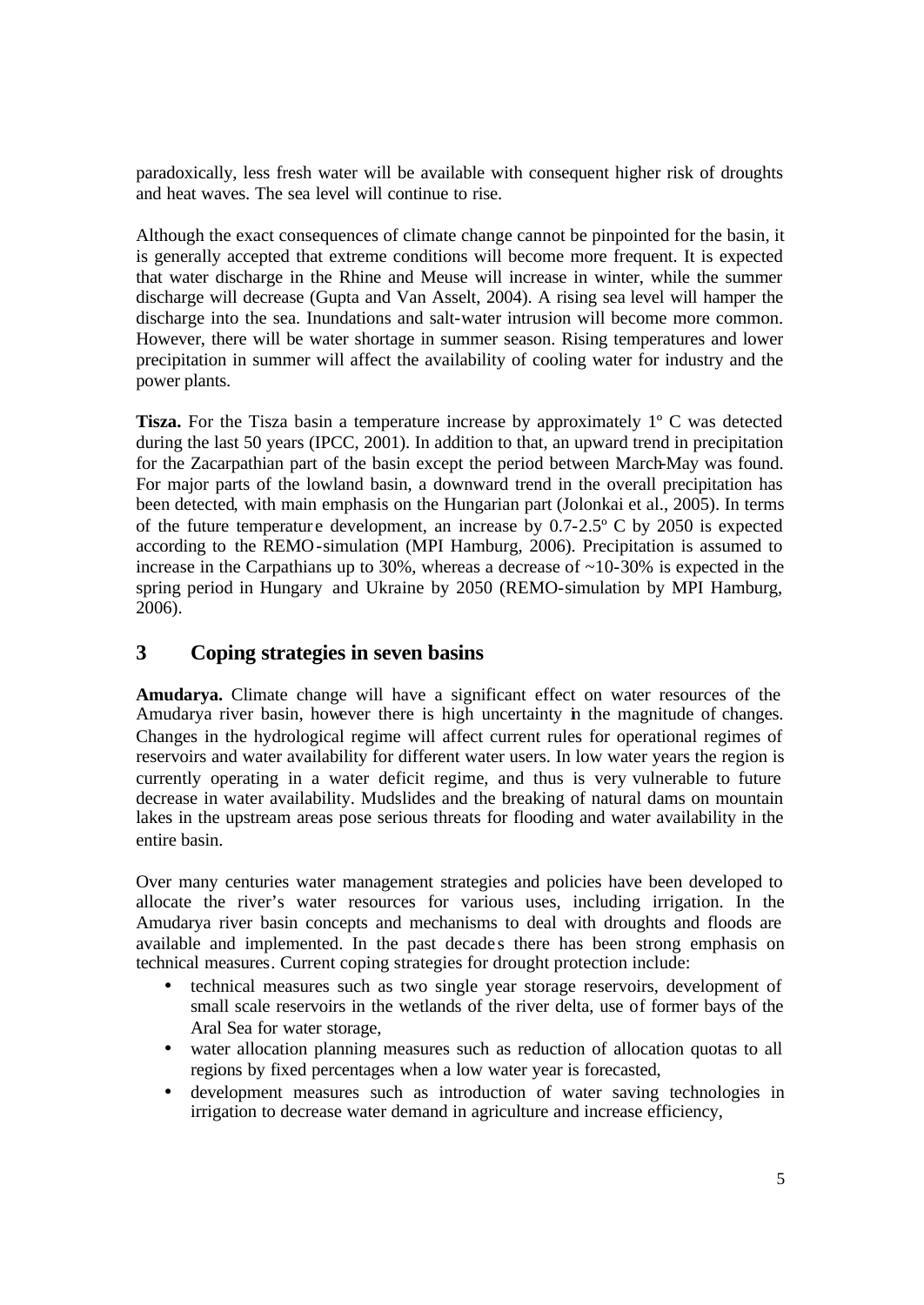• social measures such as awareness raising among water users for water conservation;

and for flood protection:

- technical measures such as construction of overflow structures, storage reservoirs in the former wetlands and bays of the Aral Sea,
- management measures such as establishment of a transboundary flood emergency committee to ensure fast response to flooding risks.

However, some recent events (e.g. a severe drought in 2000/2001, a flood in 2005) have shown that they may be insufficient and fail to mitigate extreme situations, especially in the downstream areas. Single year reservoirs have only a limited potential for drought mitigation. Deteriorating infrastructure caused by lack of maintenance and investment over the past 20 years aggravates the situation.

**Elbe .** In the last three years, extreme hydrological situations were observed on the Elbe a destructive flood in August 2002, and a severe drought and water deficit only one year afterwards, in 2003. The disastrous flood in August 2002 in the Elbe basin has strongly shifted general public attention to the flooding problem. Due to ongoing climate change the intensity of rainfall and, as a result of that, the frequency of extreme events are expected to increase in the basin (Becker and Grunewald 2003). The need to develop proper flood management measures and strategy is recognised.

Two main elements of flood risk management in the basin are reduction of flood risk and coping with floods. Preventative measures against flooding (Flood risk, 2004, p.10) combine engineering facilities, river basin planning along with financial and social measures. They include:

- technical flood protection: facilities for water retention such as dams, storage reservoirs and polders,
- river basin planning: increasing natural water retention in catchment areas,
- spatial planning: keeping constructional development as far as possible out of floodplains,
- constructional measures: ensuring appropriate construction methods in areas prone to flooding,
- risk reduction methods: financial provisions backed by insurance,
- behavioral or social measures: explaining, preparing for and practicing how to cope with flood-related dangerous situations,
- informational measures: alarming and warning systems.

Already in the present climate conditions, water is often scarce in the Elbe basin in summer season: precipitation is relatively low and so is the runoff coefficient. In future, higher temperatures and lower precipitation are projected for the summer, and this in turn would affect hydrological processes and lead to increased evapotranspiration, and decreased soil moisture, groundwater recharge and river flow. This indicates that the water scarcity problem will grow, with adverse consequences to several sectors, such as agriculture, forestry, water supply, navigation, recreation and nature conservation. Measures used in water management now, which are especially necessary in periods of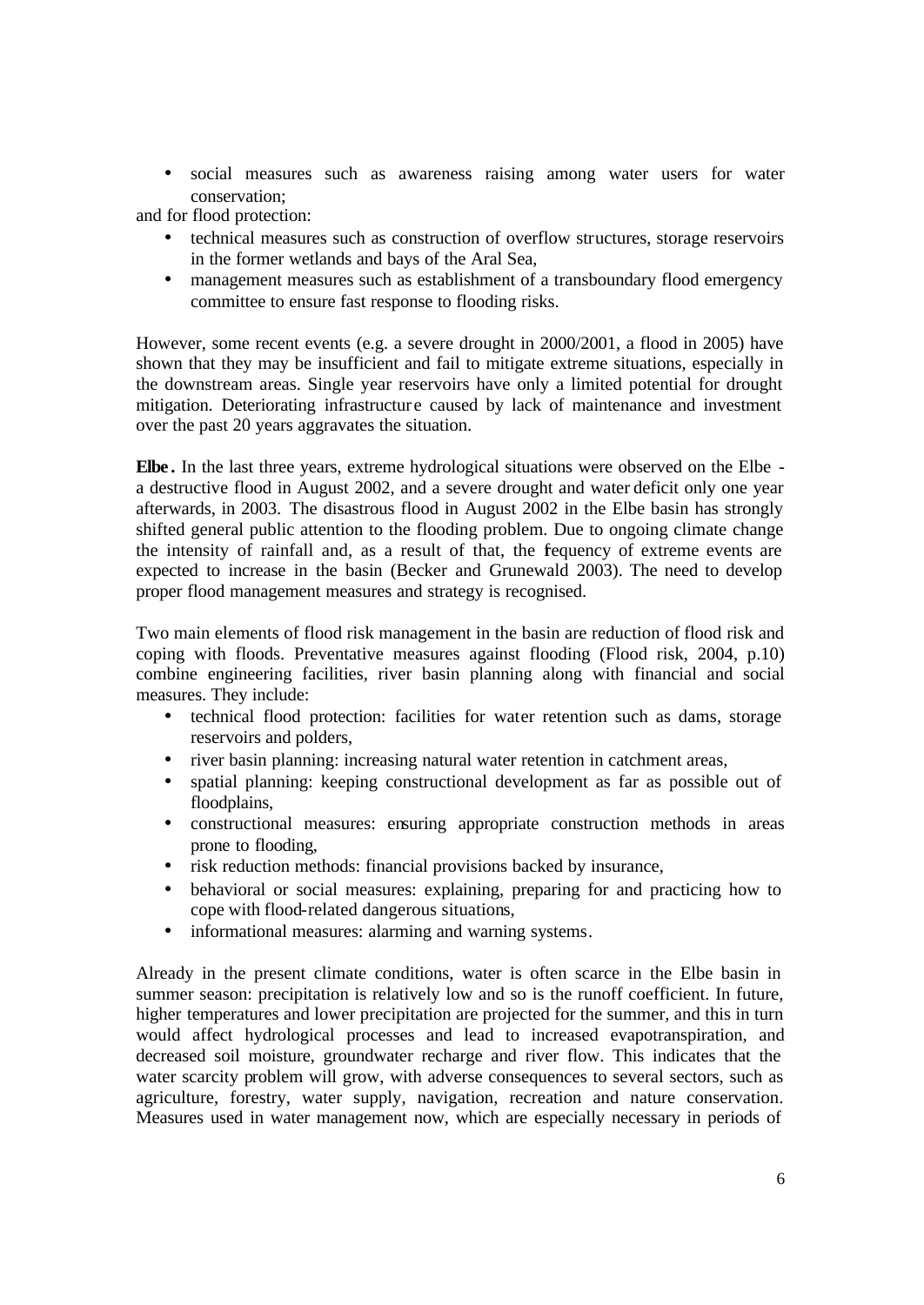droughts, are water saving technologies, water price mechanisms, and optimization of water resources use (Krysanova et al., 2006). In future, some other measures like land cover change, introduction of new crop varieties will be needed under drier climate, and water saving technologies along with optimization of water resources use will have to be enforced.

**Guadiana.** Agriculture is traditionally the main water user in the Guadiana basin, accounting for 90-95% of the total water consumption in the upper part, and 88% in the lower part of the catchment. Therefore, water use in the area is heavily conditioning the agricultural sector, which in turn, is the most likely one to suffer the potential effects of climate change.

While no specific strategies have yet been drafted for the Guadiana basin, the report on climate change of Spain's Ministry of the Environment already displays a series of adaptive alternatives for the whole country (MMA 2005). These include three main lines of action:

- demand management solutions, based mostly on water pricing, legal measures, water-efficient cropping patterns, public information and education;
- enhanced water management solutions, including improvements in monitoring networks, management models and databases, and the creation of centers fo r the exchange of water rights;
- supply-based solutions, such as increasing storage capacity, water transfers from wet to dry regions, groundwater development, water harvesting, afforestation, water reuse or desalination.

While the first two sets of strategies can only be looked upon with hope, it appears clear that opportunities to implement the third kind of solutions in the Guadiana basin are limited. The middle and lower reaches of the catchment already boast two of Europe's five largest reservoirs (*Alqueva* and *La Serena*), while intensive groundwater development is commonplace in the upper part of the basin.

It is precisely in the upper part of the basin where the main lessons could be learnt in regard to coping with climate hazards. A drought-prone region, the upper Guadiana basin  $(16,000 \text{ km}^2)$  is underlain by aquifer formations whose saturated depth often exceeds 300 m. Estimated groundwater storage exceeds 15,000 Mm<sup>3</sup>, while renewable resources amount to between 200-400 Mm<sup>3</sup>  $a^{-1}$ . Such large capacity makes this aquifer system akin to a macro reservoir, except for the huge evaporation losses that the later usually experience. Thus, as the events in the early 1980s and 1990s show, the area's aquifers are able to withstand several years of severe droughts in exchange for fairly small increases in pumping costs, even if the total irrigated surface exceeds 200,000 ha and accounts for over 90% of the area's water uses.

Therefore, the upper Guadiana basin offers an example of drought-proofing through intensive groundwater development. It is true, however, that this has come at an environmental cost, since groundwater-dependent ecosystems have been lost due to water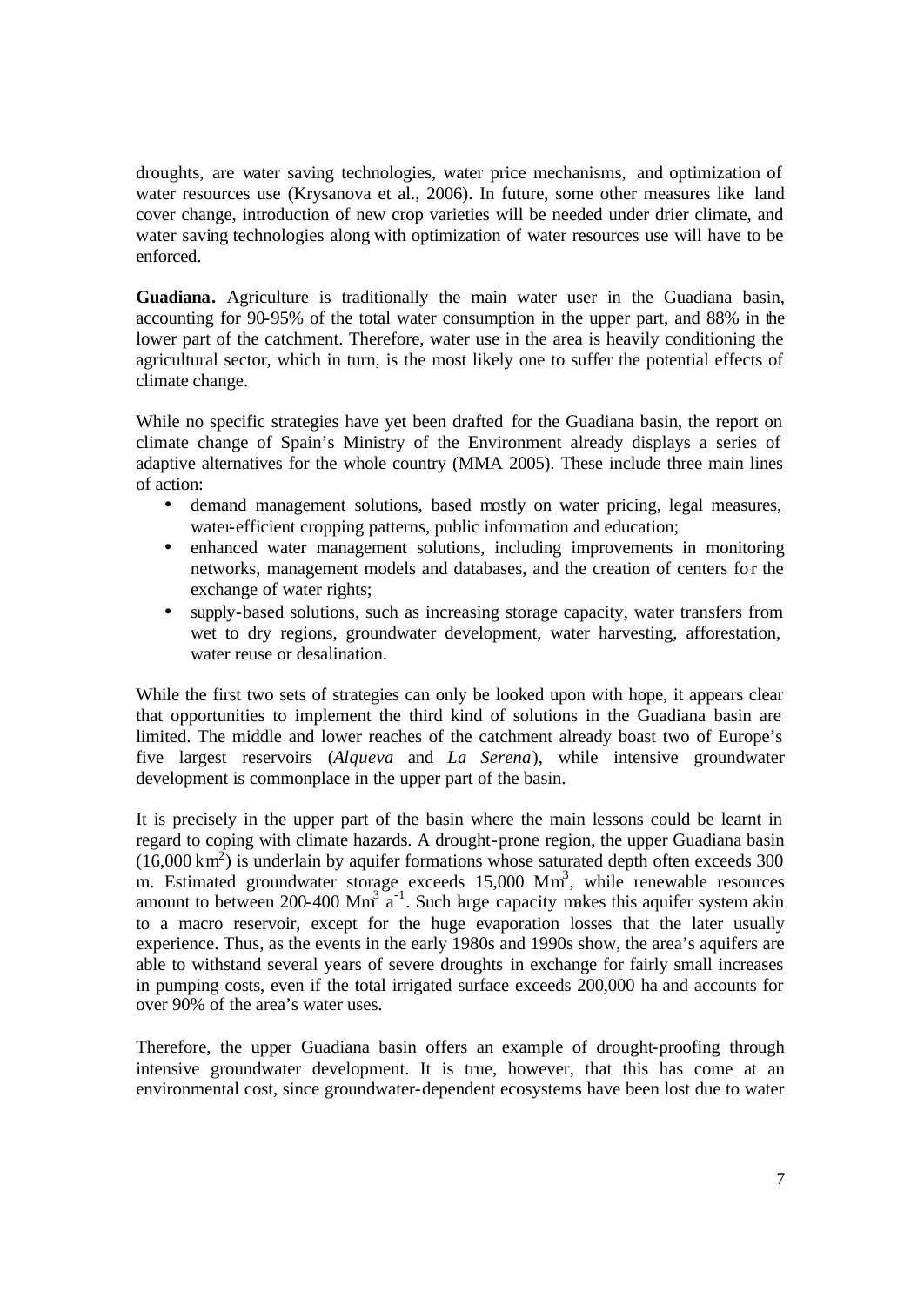table depletion. Making irrigation and wetland conservation compatible under more severe climate conditions remains the area's main challenge for the future.

Nile. The main withdrawals of water are for agricultural use, which are dominated by irrigation, especially in the northern part. Irrigation demands are by far the most important water use in this area (94% in Sudan and 97% in Egypt). Different levels of freshwater scarcity are experienced in the basin depending on the population densities, the level of water availability and water demand. In some areas with abundant water resources water is still used inefficiently.

The Nile River countries suffer from the effects of droughts, desertification and land degradation. Ethiopia suffers from recurrent drought and famine "War and drought" in 1984-85 caused a food crisis, during which around one million people died – a disaster from which Ethiopia never fully recovered. Widespread flooding throughout Kenya in May of 2002 hit seven of Kenya's eight provinces. A total of 175,000 people were affected by the flooding, up to 60,000 people were displaced, and 50 people were reported dead.

Coping with climate extremes in such a large basin is a very complex issue. In this paper it will be shortly outlined on example of Kenya (Mathur et al., 2004). The Kenyan government is undertaking reforms of the water sector that have the potential to improve the management of climate extremes in future. The improved management of climate variability can be grouped under three headings: improved prediction, improved protection and response.

*The improved prediction* includes emphasis on data acquisition, early warning systems, and flood forecasting modelling based on available climate scenarios.

*The improved protection* includes: reparation of existing infrastructure and development of new infrastructure to contain floodwater and provide surface and subsurface storages for the periods of drought, regular monitoring and evaluation of groundwater levels, water discharge and water quality, establishment and enforcement of standards, and development of groundwater programmes tha t are based on known recharge rates. Kenya has the potential to develop conjunctive use of surface and groundwater so that water from periods of excess flows is stored in aquifers for use during dry periods. A new land policy is under development, which is likely to include a land use component to prohibit certain land uses in sensitive areas.

Kenya's *response* to floods and droughts is partly based on the country's predictive capability. With sufficient time and sufficient certainty, people and livestock can be moved from flood or drought areas before the event occurs. Similarly, short-term, emergency responses can be provided more quickly with sufficient advanced warning and coordination between government and private sectors.

**Orange.** Current water management mechanisms and policies have been developed to ensure that the existing supply of water meets the growing demand. Some of the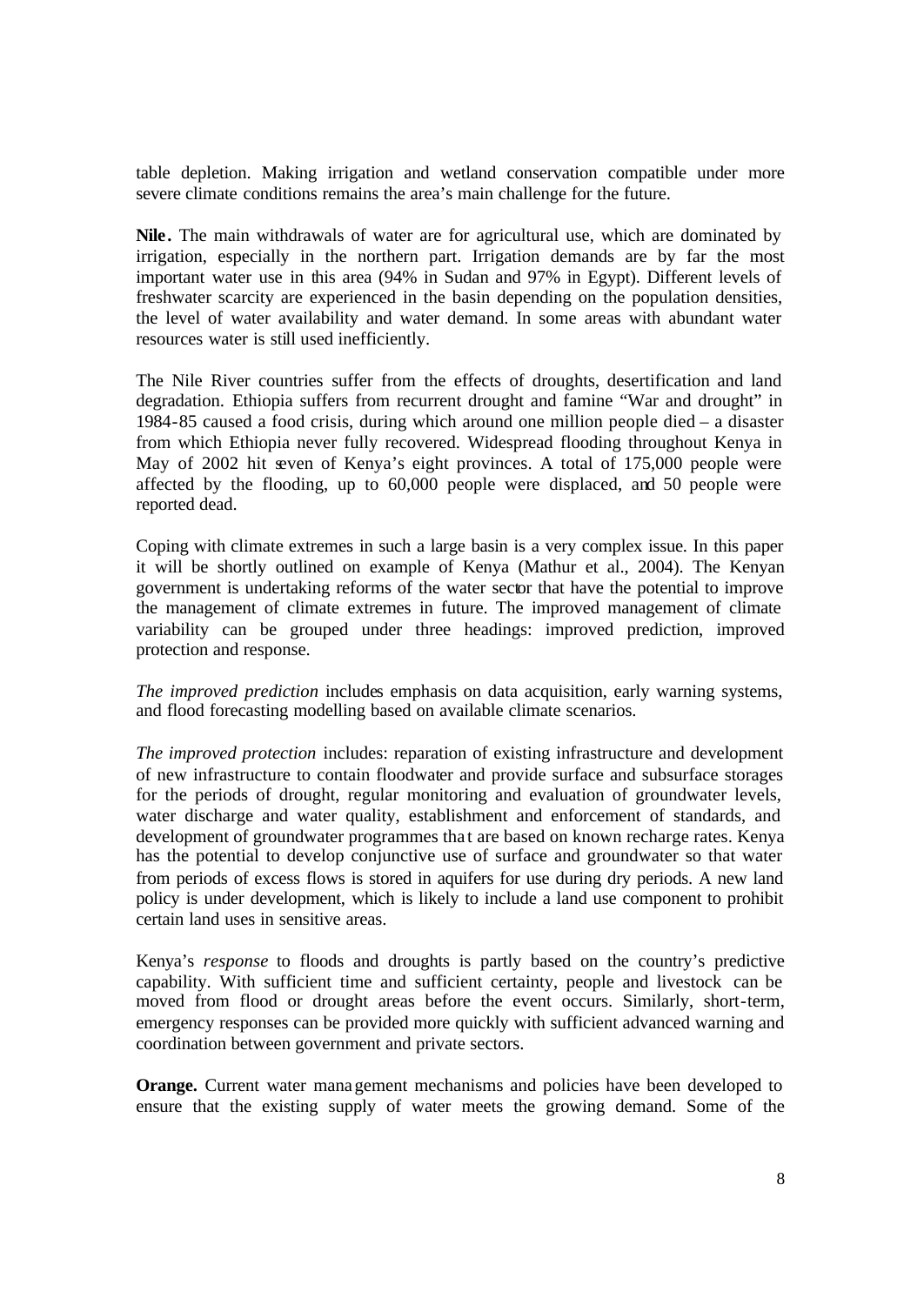mechanisms may be appropriate to deal with the future shortage that will be brought about by climate variation, but robust long-term strategies are required to ensure that demand for water matches supply, even in times of reduced availability.

Three basic areas of adaptation have been suggested which are appropriate for this basin (Benioff et al. 1996 in Mukheibir & Sparks, 2003):

- Increased water supply: construction of reservoirs and dams, development of groundwater resources, utilization of inter-basin transfers, and modified vegetation cover to reduce evaporation;
- Demand-side management, water reuse and water recycling;
- Different management of supply and demand: e.g. crop substitution, conjunctive use of ground- and surface water, better climate forecast, more versatile interbasin transfer schemes and more flexible operating rules for water systems.

Regarding flood protection, the emphasis in the basin was until recently still on structural mitigation measures, and little attention was given to hazard and risk assessment for different river reaches (Du Plessis, 2002). These authors suggested to develop a more effective flood mitigation and prevention strategy based on flood forecast, warning and response system (FFWRS), which should be a cost-effective option for flood damage reduction. Now a fairly sophisticated system operates in the Orange basin where an office is established during flood events, and several government departments now have policy in place to deal with disasters.

The National Disaster Management Centre of South Africa has established a number of working groups, to prepare components of the National Disaster Management Framework. The flood management policy will include proposals on guidelines and standards, and institutional responsibility with regard to the following:

- The optimized operation of large storage dams;
- The safe and sustainable use of the floodplains of rivers;
- Design criteria for services infrastructure such as roads, bridges and waterworks situated on or adjacent to rivers;
- Effective flood warning systems for all flood-prone areas;
- Interactions and co-operative relationships with countries with which South Africa shares river systems.

**Rhine.** The traditional strategy for water management in the basin was based on controlling water. Over the centuries, the dikes defending reclaimed land have been built and strengthened, while the rivers have been straightened and widened to allow water to be speedily discharged to the see. This approach provided a relatively high safety standard compared with that of many other countries.

However, after the high floods in the 1990's the International Commission for the Protection of the Rhine (ICPR) acknowledged that the existing strategy is not sufficient to maintain safety standards in the future. In view of climate change, when more intense precipitation rates and hence more runoff are expected, a new sustainable flood risk strategy is imperative. On 22 January 1998, the  $12<sup>th</sup>$  Conference of Rhine Ministers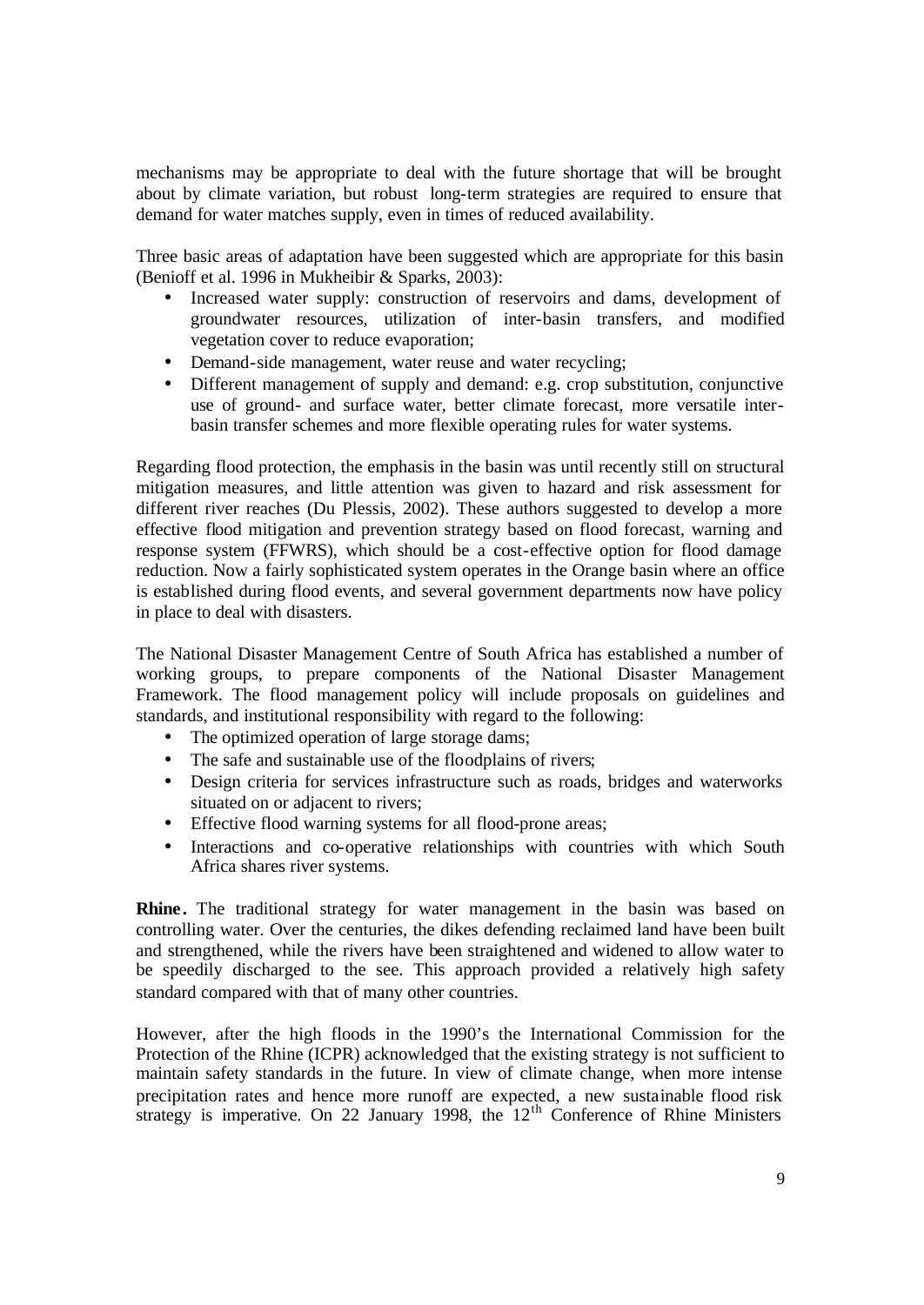adopted the "Action Plan on Floods Defense" in Rotterdam (IKSR, 1998) to be implemented within the next twenty years. The Action Plan aimed at the improvement of precautionary flood protection. It formulated five guiding principles for preventive flood protection: (1) *Water is part of the whole* and must be given due consideration in all policy fields; (2) *Store water*: retain it as long as possible in the catchment; (3) *Let the river expand*: give river enough room in order to delay runoff and reduce danger; (4) *Be aware of the danger*: a certain risk will remain, and people have to be aware of it; (5) *Integrated and concerted action* in the basin is a prerequisite for the success of the plan.

*Dutch strategy.* The Dutch strategy is based on minimizing the consequences of flooding: the new paradigm in water management is '*learning to live with the floods*'. Despite of upgrading the dike system in response to the 1993 and 1995 floods, the Dutch government announced a more radical policy for the longer term: *to create more room for the rivers* (Water, Climate…2003; Klijn et al., 2004). The country should create a flexible system that can deal with unpredictable events and be adapted to cope with future developments. In order to reduce flood damage caused by excessive rainfall, the new mantra is: "*first retain, then store, only then discharge*". This should not only reduce flood risk by reducing high water levels in canals and rivers, but also mitigate the effects of droughts in summer and reverse the degradation of nature due to over-drainage. Land along rivers will have to be set aside to widen flood plains and create retention basins for incidental inundation. The set-aside areas can still be used for agriculture or recreation (multifunctional use). Parts of polders will have to be designated for use as emergency storage areas. In coastal areas space will have to be found to strengthen the present defenses against the effects of sea level rise. However, several studies have shown that at the scale of the entire Rhine basin, climate change impacts cannot be compensated only by land use changes (Middelkoop et al, 2004), as the potential influence of climate change on water discharge and occurrence of extreme floods is much stronger than the compensatory influence of land use change measures.

*German strategy.* Similar developments are observed in Germany, where management is being addressed in new flood storage and retention areas by combination with nature areas. In April 1999 the water agencies of the German federal states Baden-Württemberg and Bavaria as well as the German Weather Service (DWD) have agreed on a joint longterm cooperation for regional studies on the subject "Climate change and consequences for water management" (project KLIWA, www.kliwa.de). For this purpose an Action Plan was initiated, which covers five main issues:

- Assessment of changes in climate and water to date ("retrospective analysis");
- Estimation of impacts of potential climate change on the water budget;
- Monitoring programme for climate parameters and water budget;
- Development of sustainable provision concepts for water management policy on account of climate-induced changes of the water budget;
- Distribution of results to the scientific community as well as to the general public.

It is acknowledged that the effect of new flood risk strategies in both countries can be further optimized if they are applied to the whole basin with improved cross-border cooperation.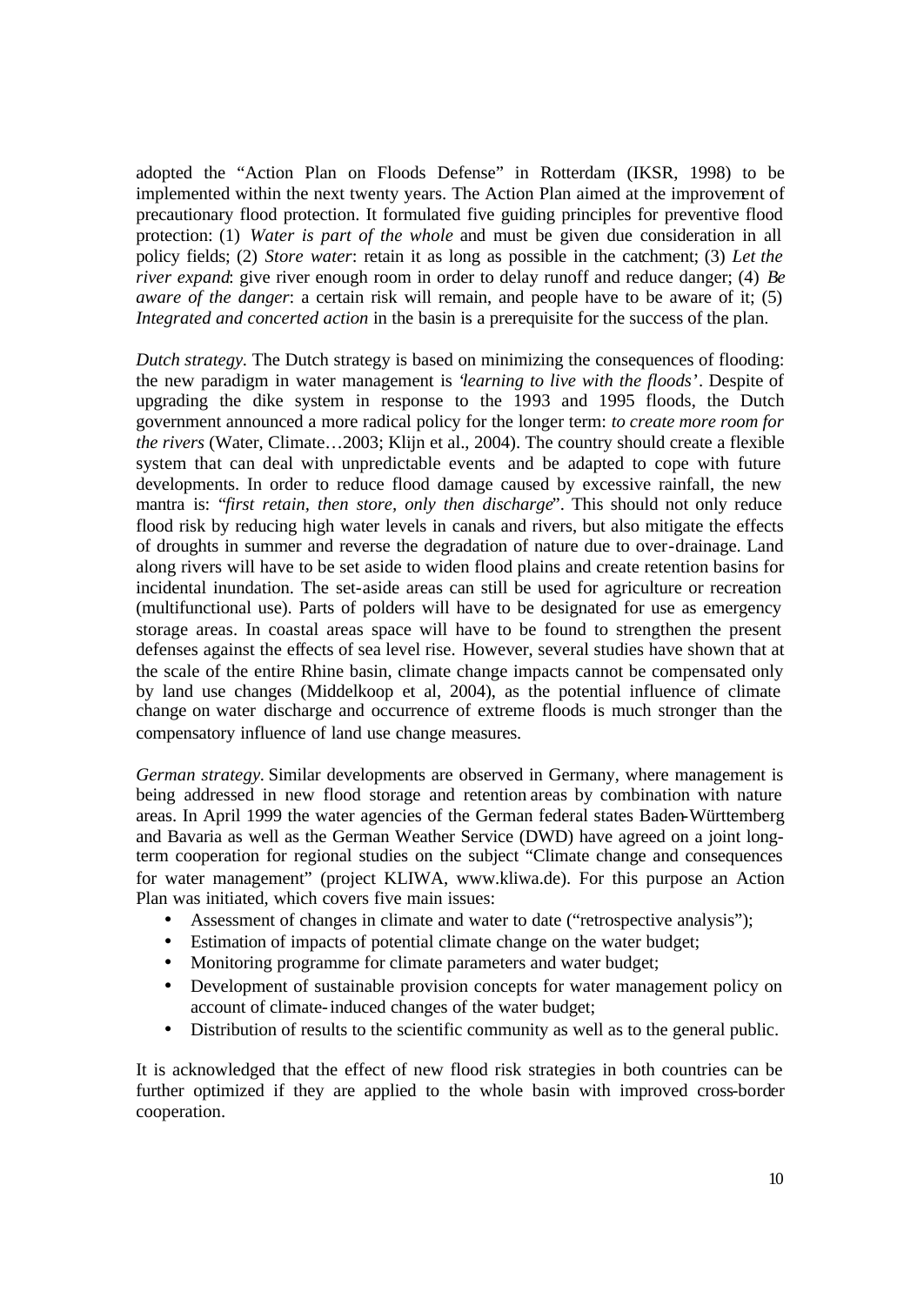**Tisza.** The technically advanced protection scheme seemed to be successful in both countries until the record-breaking floods happened recently (2001, 2005), causing enormous socio-economic damage due to several dyke breaches. As a result, alternative solutions such as creating emergency reservoirs and polders, providing a possibility for flood runoff through parts of the watershed, and adapted land use and management pattern are gaining more attention in both countries.

The increasing number of floods and their mounting cost convinced the government that constantly reinforcing and rebuilding dykes is not cost effective. For this reason, the new Vásárhelyi Plan was established by the Ministry of Environment and Water Management to address hydrological issues in the Tisza basin. The new Vásárhelyi plan aims at solving flood protection problem exclusively by building new reservoirs and leaving other options for future. The plan has been described as the most ambitious rural development programme of the last decades (Vásárhelyi Plan Intersectorial Committee Bulletin 2004). According to the plan, six emergency reservoirs will be constructed along the upper and middle Tisza sections to enhance flood safety and clear the flood bed to improve conveying capacity. Besides an increase of water storage capacity, complex flood control measures would be needed in the basin, including cleaning of flood channels (cutting flood passage ways), raising the dikes, integrated planning of land development and land use management within the floodplains, financial support of local farmers as well as other transboundary coordinated measures (Horvath et al., 2001). The same or similar strategies exist for the Ukrainian part of the Tisza basin.

Compared to the already developed and partially implemented strategies to cope with floods, measures of protection against droughts are nearly no existing. Although hot summer seasons and drought periods in the Hungarian part belong to the long-term and known climate features (Jolonkai, 2005), there is considerably more awareness on flood than on drought risk in the basin. In order to reduce the vulnerability of local farmers to be affected by spring and summer droughts, an improved storage and distribution strategy of the spring flood water for droughts during the vegetation period would be a significant step towards drought adaptability. Moreover, agricultural losses due to drought situations should be incorporated into the agro-environmental schemes by the EU (CAP), in particular for those regions endangered by droughts recently.

# **4 Comparison of coping strategies in seven basins**

Structural measures for flood protection: dams, water storage reservoirs, dykes exist practically in all river basins. The dams are designed for flood security, and reservoirs serve for water storage. Maintenance and update of structural engineering constructions are needed everywhere, though realization of measures is sometimes difficult due to conflicting interests. The largest uncertainty related to climate change is whether the dams designed for historical floods will be able to withstand more intensive floods, possible under changed climatic conditions. It is very difficult to understand and predict the effects of climate change correctly due to many reasons, like natural variability of hydrological systems, short periods of available measurements, and restricted capabilities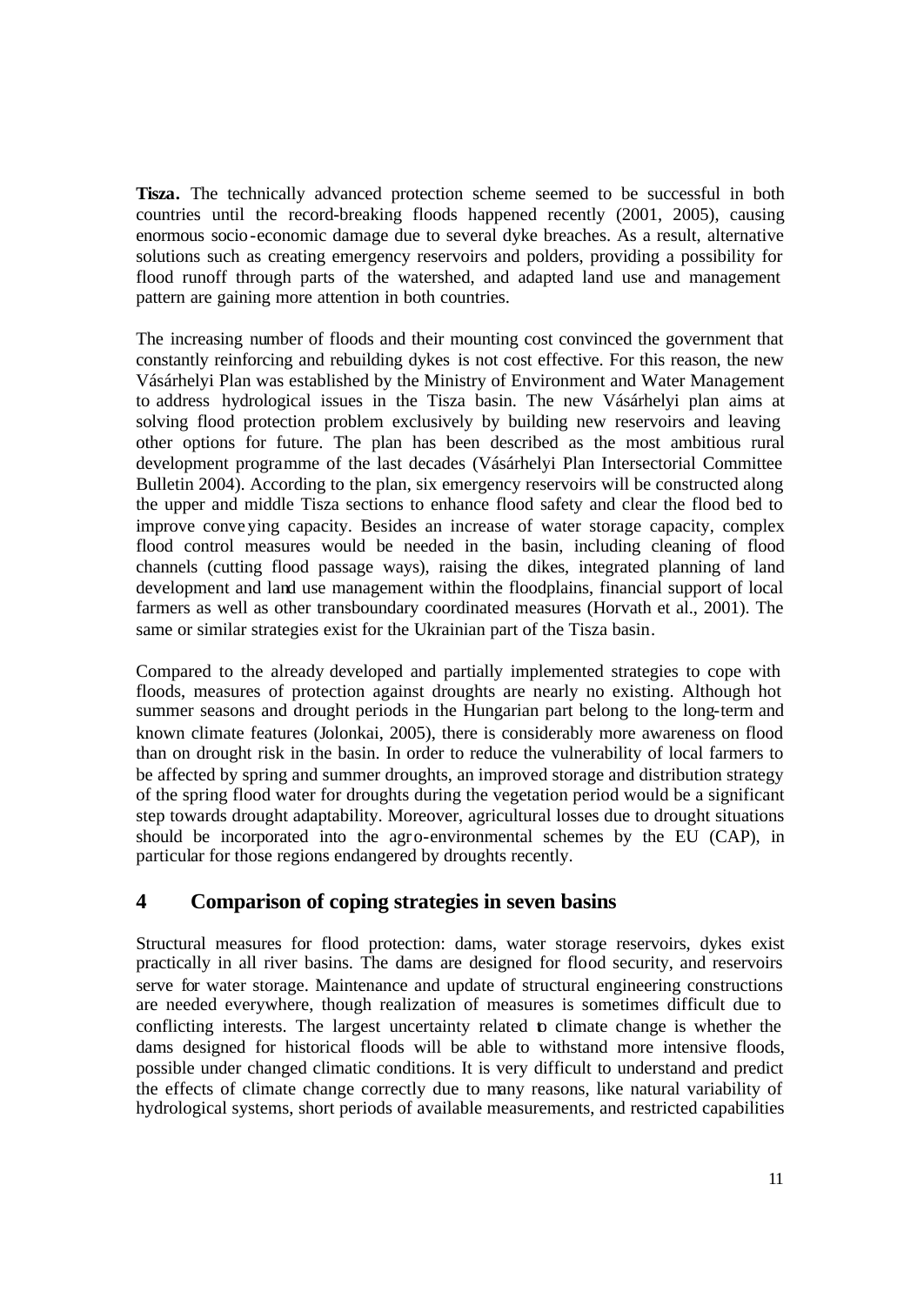of climatic and hydrological models (Beven, 2000). Some of the uncertainties can be reduced, while others are unavoidable.

Some non-structural measures are also implemented in river basins, but they are mostly not very extensive. Increasing natural water retention is stated as necessary in the Elbe, Rhine and Amudarya. Improved land use schemes and new land use policy are needed in the Nile and Orange. Though the need for such measures seems to be well understood, sometimes they are even not included in newly developed management plans (e.g. Hungary, Tisza).

Social measures, such as advanced alarming and warning systems, publicity and education are ongoing in the Rhine, Elbe, Guadiana and Tisza, but there are few such measures in Amudarya and Orange. Improvement of social measures is needed in all basins.

Supply-side measures for drought protection (surface and groundwater reservoirs, water transfer schemes) exist practically everywhere. The need for improvement includes (a) increasing the storage potential in the Orange, (b) protection of groundwater aquifers in the Guadiana, (c) improvement of conjunctive use of surface water and groundwater in the Nile. In some basins, like Amudarya, there are not many options left for improvement on the supply-side.

Demand-side measures are quite good developed in the Elbe, Rhine, Guadiana. These measures need improvement practically everywhere, like better irrigation schemes in the Orange, control of illegal water abstraction in the Guadiana, water saving measures in the Amudarya.

Need for improved monitoring, more reliable scenarios of climate change, and prediction of flood and drought risks in a transboundary context is stated in all basins. Investigation and comparison of different mechanisms for adaptation to droughts and floods, their implementation and monitoring are necessary. For example, for the Amudarya basin research is needed to analyze potential changes in flow patterns in river, to assess their impacts on water supply and agriculture, and develop plans to cope with them. Modern approaches such as remote sensing analysis can be used to determine the degree of reduction of the glaciers in the Central Asia region, which are the main source of river runoff. The future challenge is to develop strategies and measures to guarantee adequate water supply to multiple users under potential change scenarios.

#### **Acknowledgements**

The authors acknowledge help of all data suppliers, especially Chris Dickens (Orange) and Markus Wrobel (climate scenarios data) The present contribution is a background publication within the NEWATER Project funded within the Sixth Framework Programme of the European Union (contract No. 511179).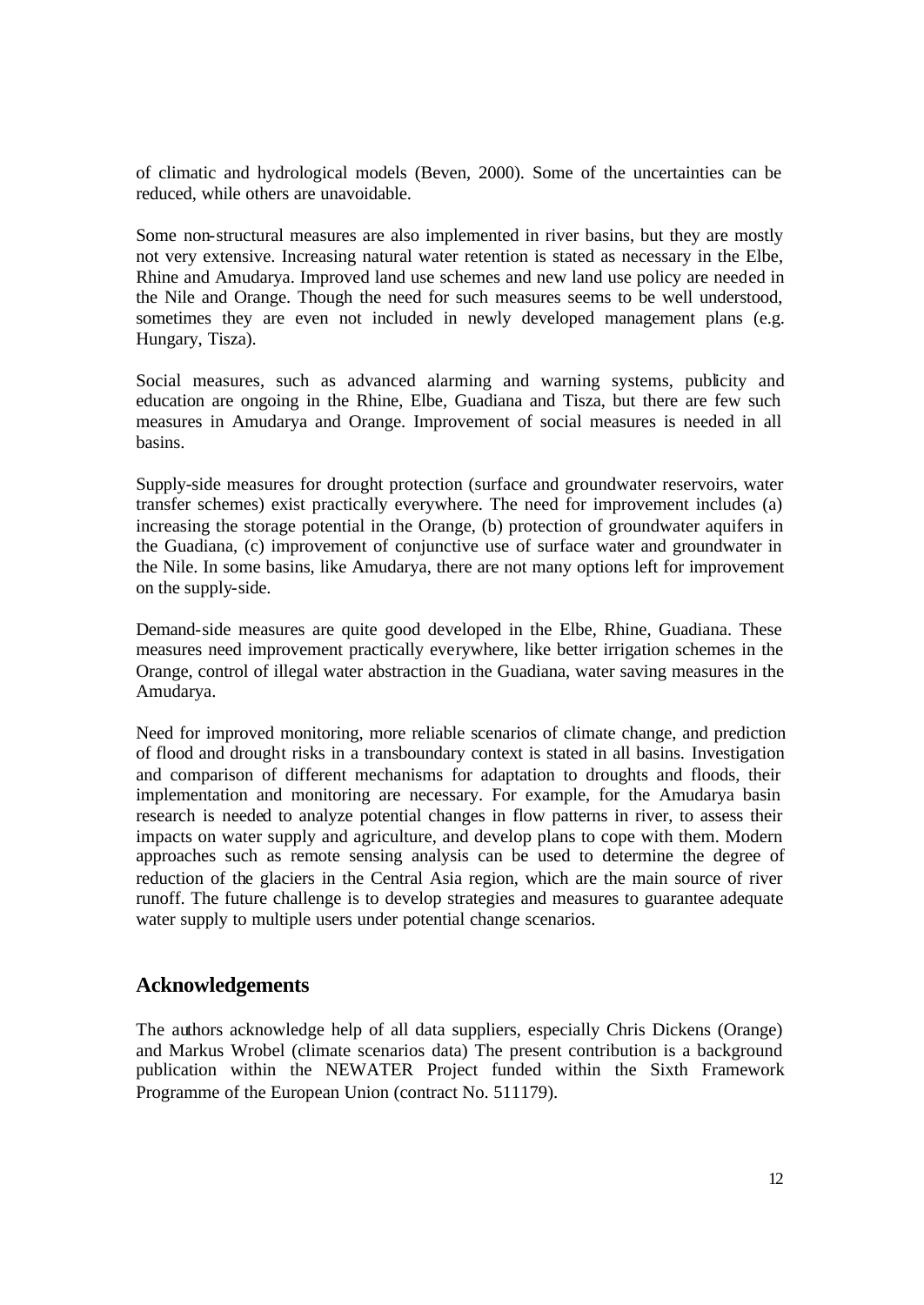#### **References**

- Agaltseva, N. 2005. Climate changes impact to water resources within Amudarya river basin, Report for the NEWATER Amudarya Case Study, NIGMI, Tashkent.
- Becker, A. and Grunewald, U. (2003). "Disaster management Flood risk in central Europe." Science 300 (5622): 1099-1099
- Benioff R., Guill S. & Lee J. 1996. Vulnerability and Adaptation Assessments. An International Handbook. Dordrecht, Kluwer Academic Publishers. Version 1.1.
- Beven, K. 2000. Rainfall-Runoff M odelling. The Primer. J. Wileyx & Sons LTD, NY, 360pp.
- Conway, D. and Hulme, M. 1996. The impacts of climate variability and climate change in the Nile Basin on future water resources in Egypt, J.Water Resources Development, 12(3), 277–296.
- EEA, 2004. Impacts of Europe's changing climate An indicator-based assessment. EEA Report No. 2/2004.
- Farmer, G. and Wigley, T.M.L., 1985. "Climatic Trends for Tropical Africa." Report to the Overseas Development Administration, Research Project Number R3950, 136pp (R)
- Flood risk reduction in Germany. Lessons learned from the 2002 disaster in the Elbe region, 2004. German Committee for Disaster Reduction (DKKV) Publ. 29e, Bonn, 36pp.
- Gupta, J and H. ban Asselt (Eds), 2004. Re-evaluation of the Netherlands' long-term climate targets summary. Sumary report E-04/07, 2004. Institute for Environmental studies, Amsterdam
- Hattermann, F., V. Krysanova, J. Post, F.W. Gerstengarbe, P.C. Werner, F. Wechsung, 2006. Assessing uncertainty of water availability in the Elbe basin under climate change, Hydrological Sciences Journal (submitted)
- Horvath I., Kisgyorgy S., Sendzimir J., Vari A, 2001. Flood risk management policy in the Upper Tisza basin: A system analytical approach. Case study Report, IIASA, Laxenburg, Austria, 39p.
- IKSR, 1998. International Commission for the Protection of the Rhine, Action Plan on Flood Defence, Koblenz.
- IPCC, 2001. Third Assessment Report on Climate Change, Cambridge Univ. Press.
- Iglesias A, Estrela T and Gallart F (2005). "Impactos del cambio climático". Chapter 7: Recursos Hídricos. Technical Report for Spain's Ministry for the Environment. Madrid.
- Jolonkai, G, Pataki, B (2005): Summary of the Tisza River Project and its main results (Real-life scale integrated catchment models for supporting water and environmental management decisions Contract No: EVK1-CT-2001-00099, Project duration: 01 January 2002 – 31 December 2004), Report for Newater, (pdf; not published)
- Jolonkai, G. 2005. The Tisza River Project: Real-life scale integrated catchment models for supporting water- and environmental management decisions. FP 5 Project, Contract No: EVK1-CT-2001-00099 (internal paper).
- Klijn, F, Van Buuren M., and van Rooij S.A.M. (2004) Flood-risk management strategies for an uncertain future: living with Rhine river floods in the Netherlands? Ambio, 33, 141-147
- Krysanova, V., Z.W.Kundzewicz, I. Pinkswar, A. Habeck and F. Hattermann, 2006. Regional socioeconomic and environmental changes in Central and Eastern Europe and their impacts on water resources. Water Resources Management 20: 607-641.
- Llamas M.R. and Martinez-Santos P., 2005. Intensive groundwater use: silent revolution and potential source of social conflict. ASCE Journal of Water Resources Planning and Management. September/October 2005, 337-341.
- Martínez-Santos P, Castaño S, Santisteban JI, Martínez-Alfaro PE, Mediavilla R y López-Pamo E (2004). Tendencias climáticas durante el último siglo (1904 -2002) en el Parque Nacional de Las Tablas de Daimiel, Ciudad Real. Geotemas 6(5):129-132
- Mathur A., I. Burton, van Aalst, M. (eds.), 2004. et al., 2004. An Adaptation Mosaic A sample of the Emerging World Bank Work in Climate Change Adaptation – Final Draft. World Bank Global Climate Change Team.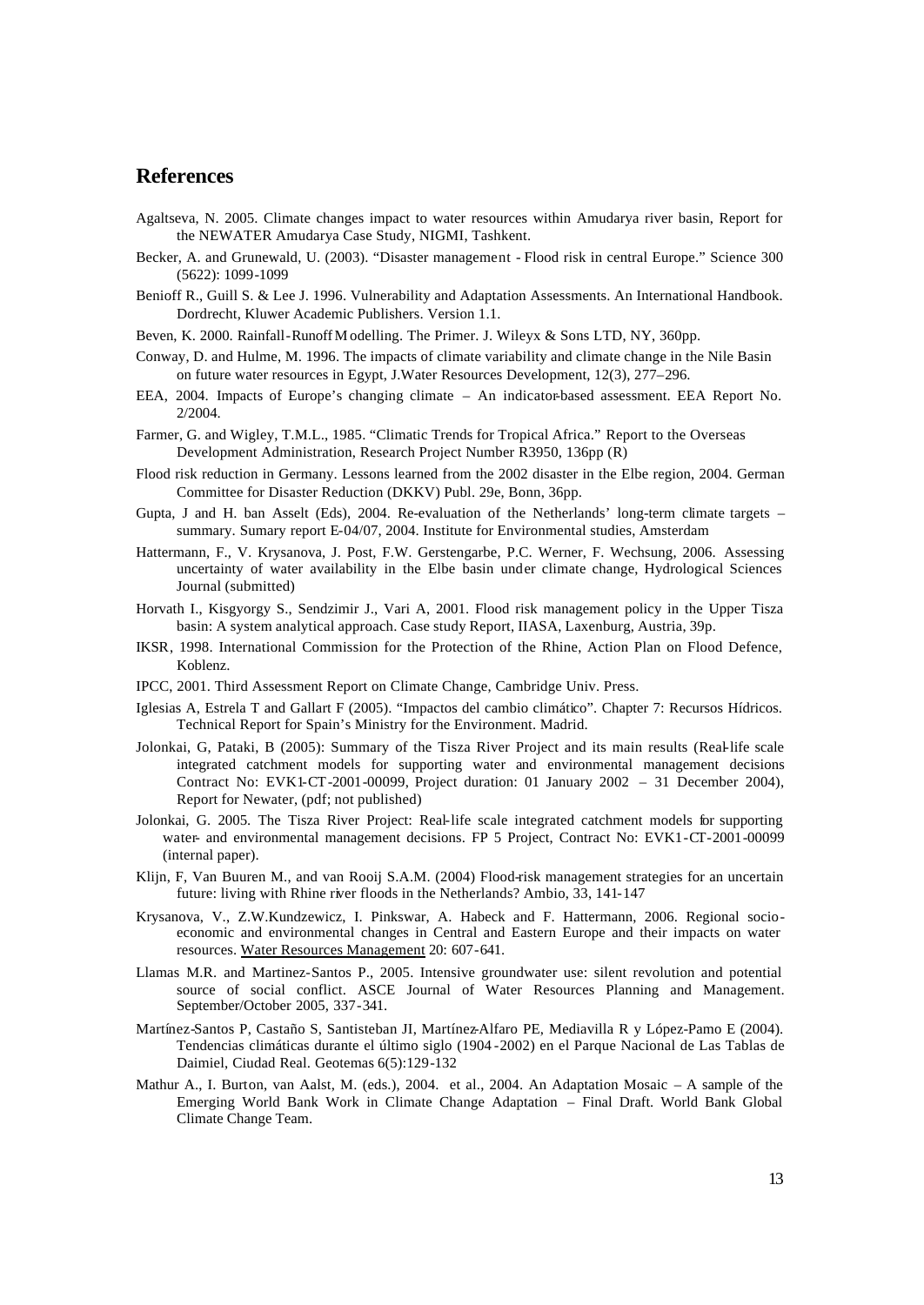- Meigh, J.R., A.A. McKenzie, B.N. Austin, R.B. Bradford, and N.S. Reynard, 1998. Assessment of Global water Resources – phase II. Estimates of present and future water availability in Eastern and Southern Africa. (Center for Ecology and Hydrology, Wallingford).
- Middelkoop H., M.B.A. Van Asselt, S.A. Van't Klooster, W.P.A. Van Deursen, J.C.J. Kwadijk and H. Buiteveld, 2004. Perspectives on flood management in the Rhine and Meuse rivers, River Research and Applications, 20, 327-342.
- MMA (2005) "Principales conclusiones de la evaluación preliminar de los efectos en España por efecto del cambio climático". Spain's Ministry for the Environment. Madrid. 39p
- MPI Hamburg, 2006. The climate in the  $21<sup>st</sup>$  century: Model simulations with REMO for Europe (IPCC SRES A1B). Poster presentation at the Newater GA, 2006, Hortobagy.
- Mukheibir P. and D. Sparks, 2003. Water resource management and climate change in South Africa: visions, driving factors and sustainable development indicators. Report for Phase I of the Sustainable Development and Climate Change project. University of Cape Town, 16 p.
- Ososkova, T., N. Gorelkin, and V. Chub. 2000. Water resources of Central Asia and Adaptation Measures for Climate Change. *Environmental Monitoring and Assessment* 61:161-166.
- Schulze, R.E., Lumsden, T.G., Horan, M.J.C., Warburton, M. and Maharaj, M. 2005. An Assessment of Impacts of Climate Change on Agrohydrological Responses Over Southern Africa. In: Schulze, R.E. (Ed) Climate Change and Water Resources in Southern Africa: Studies on Scenarios, Impacts, Vulnerabilities and Adaptation. Water Research Commission, Pretoria, RSA, WRC Report 1430/1/05. Chapter 9, 141 - 189.
- Tajikistan 2002: Vital maps and graphics on climate change. Electronic version. Tajik Met Service, Dushanbe 2002. http://enrin.grida.no/htmls/tadjik/vitalgra phics/eng/index.htm
- Vásárhelyi. 2004. Rebirth of the River Tisza. Vásárhelyi Plan Intersectorial Committee Bulletin. March 2004. Budapest.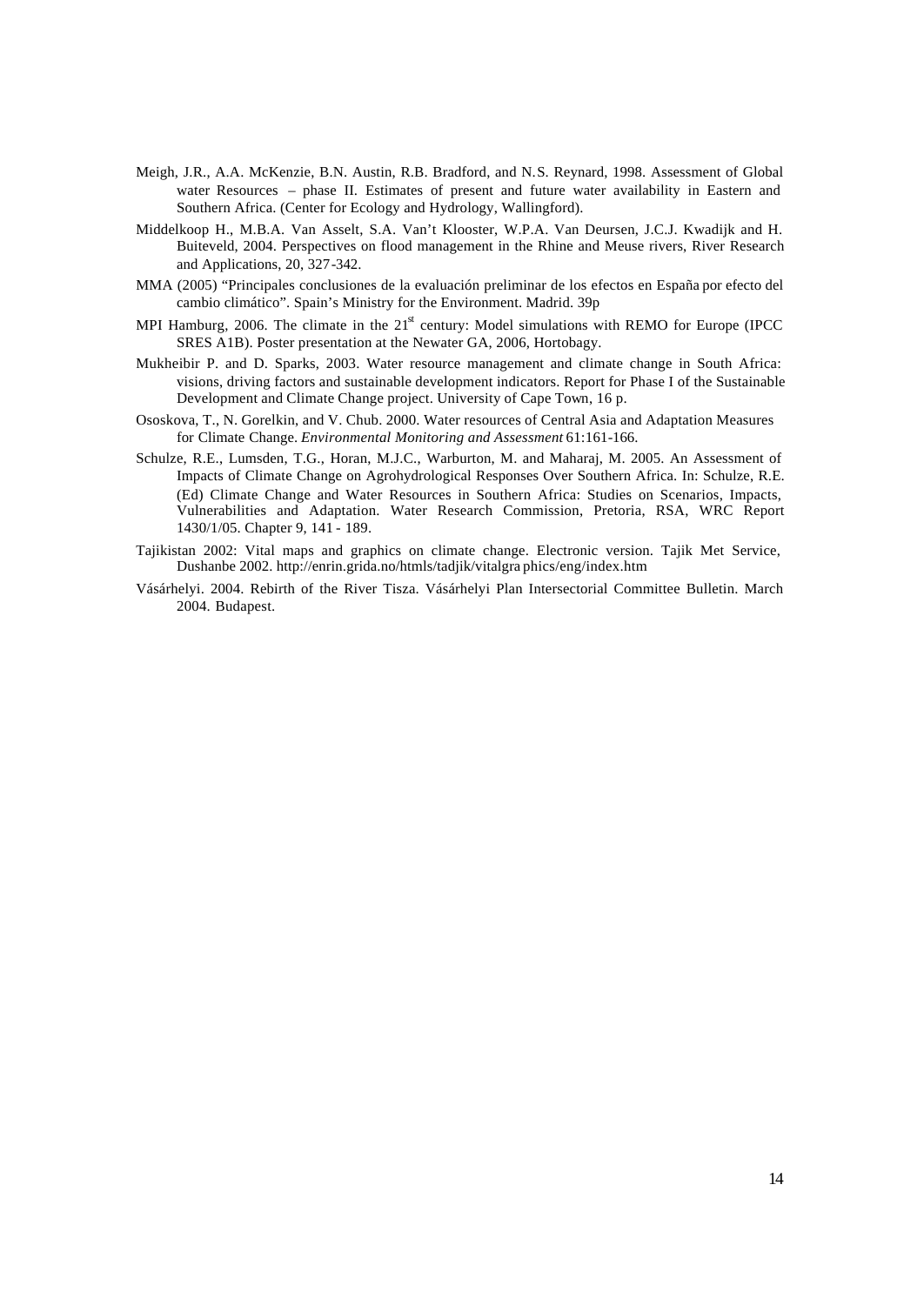|                                             | Indicators of climate change trends                                                                                                                                                                                                                                              |                                                                                                                                                                                                                                                                                                   | Projected climate scenarios for the basins                                                                                                                                                                                      |                                                                                                                                                                                                                                                                                  |                                                                                                                                                                                                                                                                                                                            |
|---------------------------------------------|----------------------------------------------------------------------------------------------------------------------------------------------------------------------------------------------------------------------------------------------------------------------------------|---------------------------------------------------------------------------------------------------------------------------------------------------------------------------------------------------------------------------------------------------------------------------------------------------|---------------------------------------------------------------------------------------------------------------------------------------------------------------------------------------------------------------------------------|----------------------------------------------------------------------------------------------------------------------------------------------------------------------------------------------------------------------------------------------------------------------------------|----------------------------------------------------------------------------------------------------------------------------------------------------------------------------------------------------------------------------------------------------------------------------------------------------------------------------|
|                                             | <b>Observed temperature</b><br>trends                                                                                                                                                                                                                                            | Observed precipitation<br>trends                                                                                                                                                                                                                                                                  | Observed snow and<br>glacier dynamics                                                                                                                                                                                           | Change in temperature                                                                                                                                                                                                                                                            | Change in precipitation                                                                                                                                                                                                                                                                                                    |
| Amudarya<br><b>Elbe</b><br>(German<br>part) | Upper catchment <sup>1</sup> : $0.7-1.2$ <sup>o</sup> C<br>temperature increase in the<br>valleys; $0.1 - 0.7$ °C in high<br>altitudes; Lower catchment <sup>2</sup> :<br>small increase (ca. $0.5^{\circ}$ C)<br>Temperature increase by 1.1°<br>K during the last 50 years $4$ | Seasonal redistribution of<br>precipitation, mostly increase<br>in higher altitudes, increase in<br>extremes in lower; changes in<br>type of precipitation (hard<br>versus liquid).<br>Decrease in summer<br>precipitation (-46mm),<br>increase in winter (+50mm)<br>during the last 50 years $4$ | Glacier degradation: 14%<br>decrease from 1957 to $1980^3$<br>Snow stock <sup>1</sup> : increase of<br>35% on average in areas up to<br>2000m, decrease by 35 % in<br>areas 2000-3500m high<br>No observations                  | Upper catchment <sup>1</sup> :<br>Increase by 1.8-2.9°C by<br>2050: Lower catchment <sup>2</sup> :<br>Increase by $1-2$ °C by 2030;<br>increase in temperature<br>extremes.<br>Temperature increase by 1.5°<br>C by 2051-2055 compared to<br>1961-1990 (model STAR) <sup>4</sup> | Both increase in precipitation<br>$(3-26%)$ as well as decrease<br>$(3-5%)$ are projected by<br>various models by 2050 $^1$ ,<br>Change in distribution of<br>precipitation.<br>Small precipitation decrease<br>(-5.6mm) according to model<br><b>STAR</b><br>2051-2055<br>by<br>1961-1990<br>to<br>compared<br>$(STAR)^4$ |
| Guadiana                                    | Average max. temperatures<br>stable (upper basin): 21.1°C<br>1904-1950; 21.0°C 1904-<br>2002; 21.2°C 1980-2002 <sup>5</sup>                                                                                                                                                      | Decrease of 7% in the last<br>two decades over the period<br>1950-2002 (upper basin) <sup>5</sup>                                                                                                                                                                                                 | Not applicable                                                                                                                                                                                                                  | Temperature increase by<br>2070 (worst-case scenario):<br>$1-2$ <sup>o</sup> C in winter and $4-5$ <sup>o</sup> C in<br>summer <sup>6</sup>                                                                                                                                      | Rainfall decrease by 2070<br>(worst-case scenario): -0.25<br>to +0.25mm $d^{-1}$ in winter and<br>+0.5mm $d^{-1}$ in summer $^6$                                                                                                                                                                                           |
| <b>Rhine</b>                                | $0.8^{\circ}$ C during the last century<br>(with uncertainty it would be<br>about $+1^{\circ}C$ ) <sup>12</sup>                                                                                                                                                                  | During $20th$ century winter<br>precipitation has increased by<br>about 10-20%. No significant<br>trend in summer precipitation<br>was detected $12$                                                                                                                                              | In Switzerland: Since 1850<br>the surface covered with<br>glaciers has decreased from<br>$1800 \text{ km}^2$ to $1300 \text{ km}^2$ . The<br>volume has decreased<br>from<br>107 $\mbox{km}^3$ to 74 $\mbox{km}^3$<br>$^{(13)}$ | Temperature increase by 2.0-<br>4.0° C by 2100 <sup>14</sup>                                                                                                                                                                                                                     | Increase in winter<br>precipitation by about 20%<br>by 2100, depending on T<br>increase <sup>14</sup>                                                                                                                                                                                                                      |
| <b>Tisza</b>                                | Temperature increase by<br>approx. 1° C during the last<br>$50$ years $15$                                                                                                                                                                                                       | Upward trend in precipitation<br>(Ukrainian part); downward<br>trend in precipitation<br>(Hungarian part) <sup>16</sup>                                                                                                                                                                           | No glacier environments in<br>the basin                                                                                                                                                                                         | Temperature increase by 0.7-<br>$2.5^{\circ}$ C by 2050 <sup>17</sup>                                                                                                                                                                                                            | Precipitation increase in the<br>Carpathians up to 30%;<br>precipitation decrease in<br>spring of $\sim$ 10-30% in lowland<br>by 2050 <sup>17</sup>                                                                                                                                                                        |
| Orange                                      | South Africa: Average<br>increase of 0.2°C during<br>1990's. <sup>1</sup><br>Namibia: Increase of 1.15°C<br>between $1950 - 2000^2$<br>Botswana: Increasing trend of<br>about 1°C over period 1900-<br>1990 10                                                                   | South Africa, Botswana: No<br>overall trend 8,10<br>Namibia: variation in rainfall<br>extremely high (in excess of<br>30% across country, rising to<br>70% in southern areas) $8$                                                                                                                 | Snow is common in the<br>Lesotho portion of basin, but<br>data not accessible.                                                                                                                                                  | South Africa: average<br>temperature increase of 2.5-<br>3° C over north-central parts<br>by 2050 $11$<br>Namibia: 2 - 6° C above<br>1961-1990 mean by 2100 8<br>Lesotho, Botswana: 1.2 -<br>4.4°C increase by 2075.9,10                                                         | South Africa, Lesotho,<br>Botswana: Both increases<br>$(5\% - 10\%)$ and decreases<br>$(10\% - 25\%)$ projected by<br>various models. <sup>3,10,11</sup><br>Namibia: Decrease up to<br>200mm per year <sup>8</sup>                                                                                                         |

## **Table 2. Observed trends in climate and projected climate scenarios for six basins**

<sup>1&</sup>lt;br>2 Tajikistan 2002: Vital maps and graphics on climate change. Electronic version. Tajik Met Service, Dushanbe 2002. Analysis of trends based on data from 1961-1990<br><sup>2</sup> The Initial National Communication on Climate Change